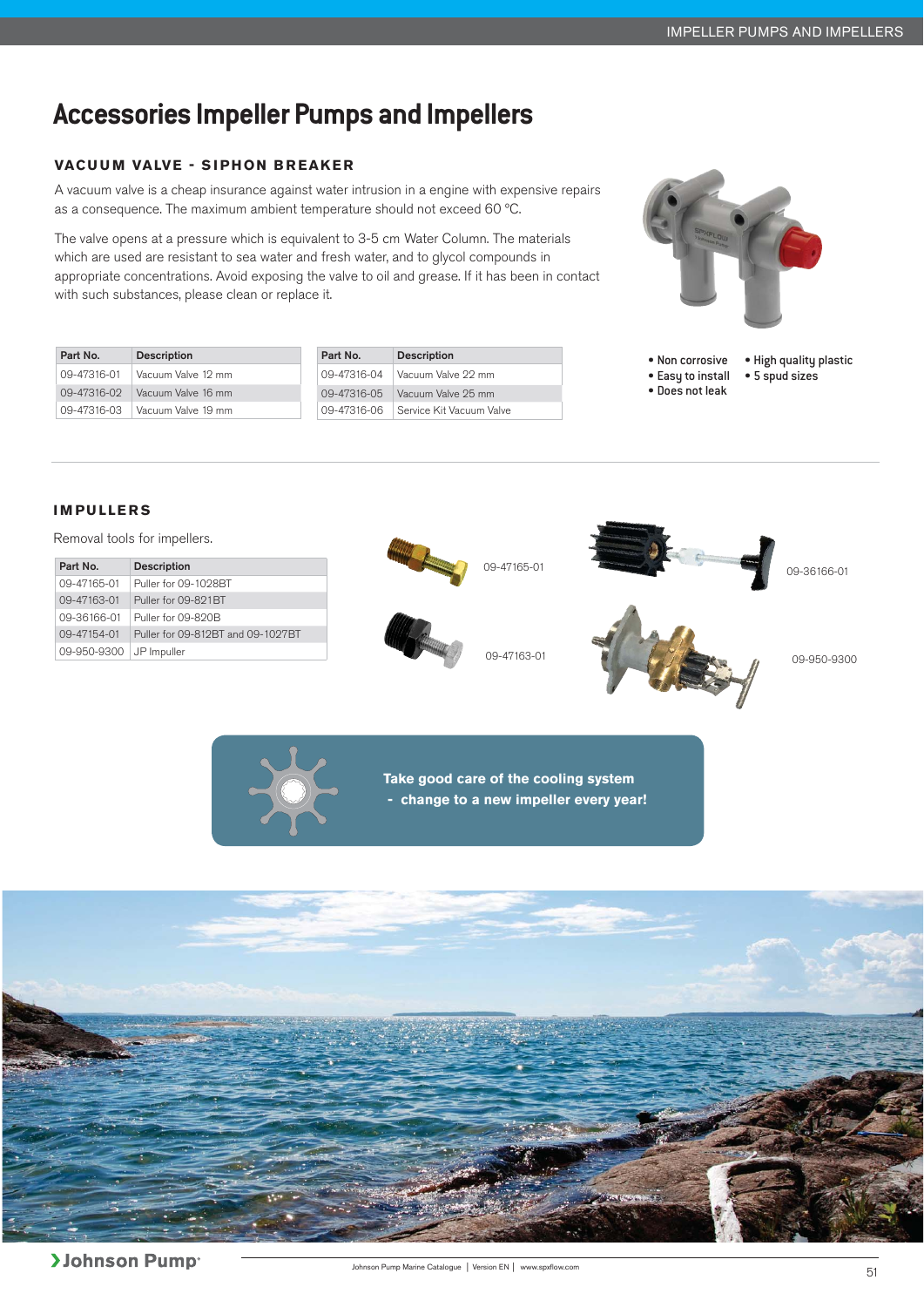### **SPX FLOW's Johnson Pump Marine Brand Original Impellers SCALE 1:1**



|                |                |                     |                       | Outer dia |      |            | Inner dia     | Width |      | Replaces Jabsco No          |            |
|----------------|----------------|---------------------|-----------------------|-----------|------|------------|---------------|-------|------|-----------------------------|------------|
| Ref.           | Pump           | <b>Impeller Kit</b> | Material <sup>*</sup> | mm        | inch | mm         | inch          | mm    | inch | Europe                      | <b>USA</b> |
|                | F <sub>2</sub> | 09-1077B-9          | Nitrile               | 35.2      | 1.29 | 8.0 / Flat | $0.31 /$ Flat | 12.7  | 0.50 |                             |            |
| $\overline{2}$ | F <sub>3</sub> | 09-843S-9           | Nitrile               | 45.2      | 1.78 | 8.0 / Flat | $0.31 /$ Flat | 12.8  | 0.50 |                             |            |
| 3              | <b>TA3P10</b>  | 09-1052S-9          | Nitrile               | 45.2      | 1.78 | 8.0 / Flat | $0.31 /$ Flat | 12.8  | 0.50 |                             |            |
| $\overline{4}$ | F35            | 09-806B-1           | MC97                  | 40.0      | 1.58 | 9.5        | 0.37          | 19.0  | 0.75 | 4528-0001                   |            |
| 5              | F35            | 09-808B-1           | MC97                  | 40.0      | 1.58 | 12.0       | 0.47          | 19.0  | 0.75 | 22405-0001                  |            |
| 6              | F4             | 09-824P-1           | MC97                  | 50.8      | 2.00 | 8.0 / Flat | $0.31 /$ Flat | 22.0  | 0.87 |                             |            |
| 6              | F4             | 09-824P-9           | Nitrile               | 50.8      | 2.00 | 8.0 / Flat | $0.31 /$ Flat | 22.0  | 0.87 | 6303-0003                   |            |
| 6.2            | F4             | 09-824P-2           | Polyeurethane         | 50.8      | 2.00 | 8.0 / Flat | $0.31 /$ Flat | 22.0  | 0.87 | 6303-007-P "Green Impeller" |            |

\* MC97 and Neoprene - for cooling, Nitrile - oil resistant



| Ref.           | Pump | <b>Impeller Kit</b> | Material * | Outer dia |      | Inner dia |            | Width |      | Replaces Jabsco No |            |
|----------------|------|---------------------|------------|-----------|------|-----------|------------|-------|------|--------------------|------------|
|                |      |                     |            | mm        | inch | mm        | inch       | mm    | inch | Europe             | <b>USA</b> |
| ю              | F4   | 09-810B-1           | MC97       | 50.8      | 2.00 | 12.0      | 0.47       | 22.0  | 0.87 | 18653-001          |            |
| $\overline{a}$ | F4   | 09-810B-9           | Nitrile    | 50.8      | 2.00 | 12.0      | 0.47       | 22.0  | 0.87 |                    |            |
| 8              | F4   | 09-1026B-1          | MC97       | 50.8      | 2.00 | 12.7      | 0.50       | 22.0  | 0.87 | 673-0001           |            |
| 8              | F4   | 09-1026B-9          | Nitrile    | 50.8      | 2.00 | 12.7      | 0.50       | 22.0  | 0.87 | 673-0003           |            |
| 9              | F5   | 09-801B             | Neoprene   | 57.1      | 2.25 | 15.9 Kev  | 0.63 / Kev | 31.5  | .24  | 4568-0001          |            |

\* MC97 and Neoprene - for cooling, Nitrile - oil resistant

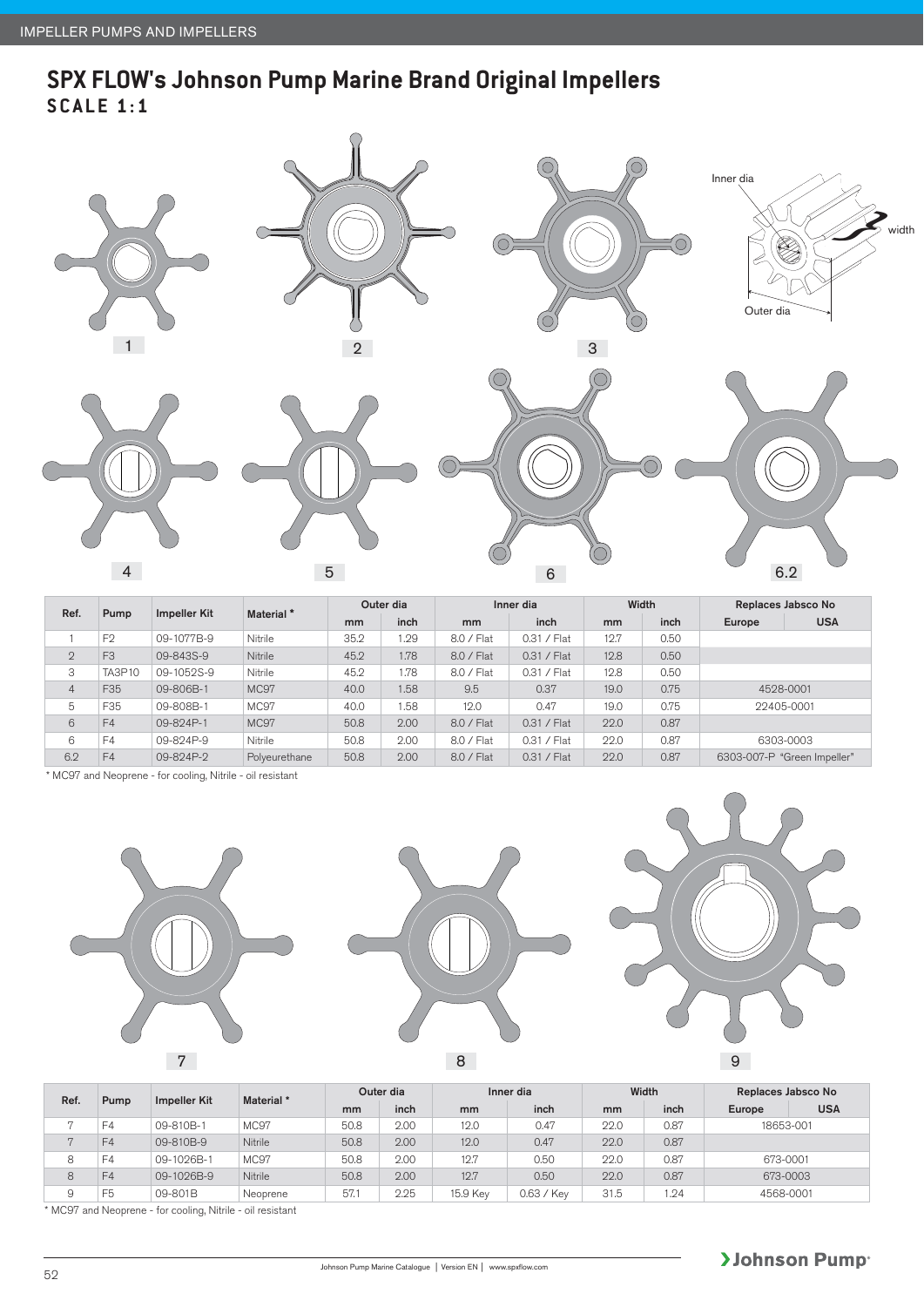### **SPX FLOW's Johnson Pump Marine Brand Original Impellers SCALE 1:1**



12 13

| Ref. | Pump           |                     | Material *  | Outer dia |      | Inner dia     |      |       | Width      | Replaces Jabsco No |            |
|------|----------------|---------------------|-------------|-----------|------|---------------|------|-------|------------|--------------------|------------|
|      |                | <b>Impeller Kit</b> |             | mm        | inch | <sub>mm</sub> | inch | mm    | inch       | Europe             | <b>USA</b> |
| 10   | F <sub>5</sub> | 09-1027B-1          | MC97        | 57.       | 2.25 | Splines       |      | 31.5  | 1.24       | 1210-0001          |            |
| 10   | F <sub>5</sub> | 09-1027B-10         | <b>MC97</b> | 57.1      | 2.25 | Splines       |      | 31.85 | 1.24       |                    |            |
| 10   | F <sub>5</sub> | 09-1027B-9          | Nitrile     | 57.       | 2.25 | Splines       |      | 31.5  | 1.24       | 1210-0003          |            |
| 11   | F <sub>6</sub> | 09-812B-1           | MC97        | 57.1      | 2.25 | Splines       |      | 48.2  | 1.90       | 13554-0001         |            |
| 11   | F <sub>6</sub> | 09-812BT-1          | MC97        | 57.1      | 2.25 | Splines       |      | 48.2  | <b>90.</b> | 13554-0001         |            |
| 12   | F <sub>7</sub> | 09-1028BT-1**       | MC97        | 65        | 2.56 | Splines       |      | 50.2  | 1.98       | 17937-0001         |            |
| 12   | F <sub>7</sub> | 09-1028B-9          | Nitrile     | 65        | 2.56 | Splines       |      | 50.2  | 1.98       | 17937-0003         |            |
| 13   | F75            | 09-821BT-1**        | MC97        | 65        | 2.56 | Splines       |      | 80    | 3.15       |                    |            |

\* MC97 and Neoprene - for cooling, Nitrile- oil resistant

\*\* BT-1 replaces B

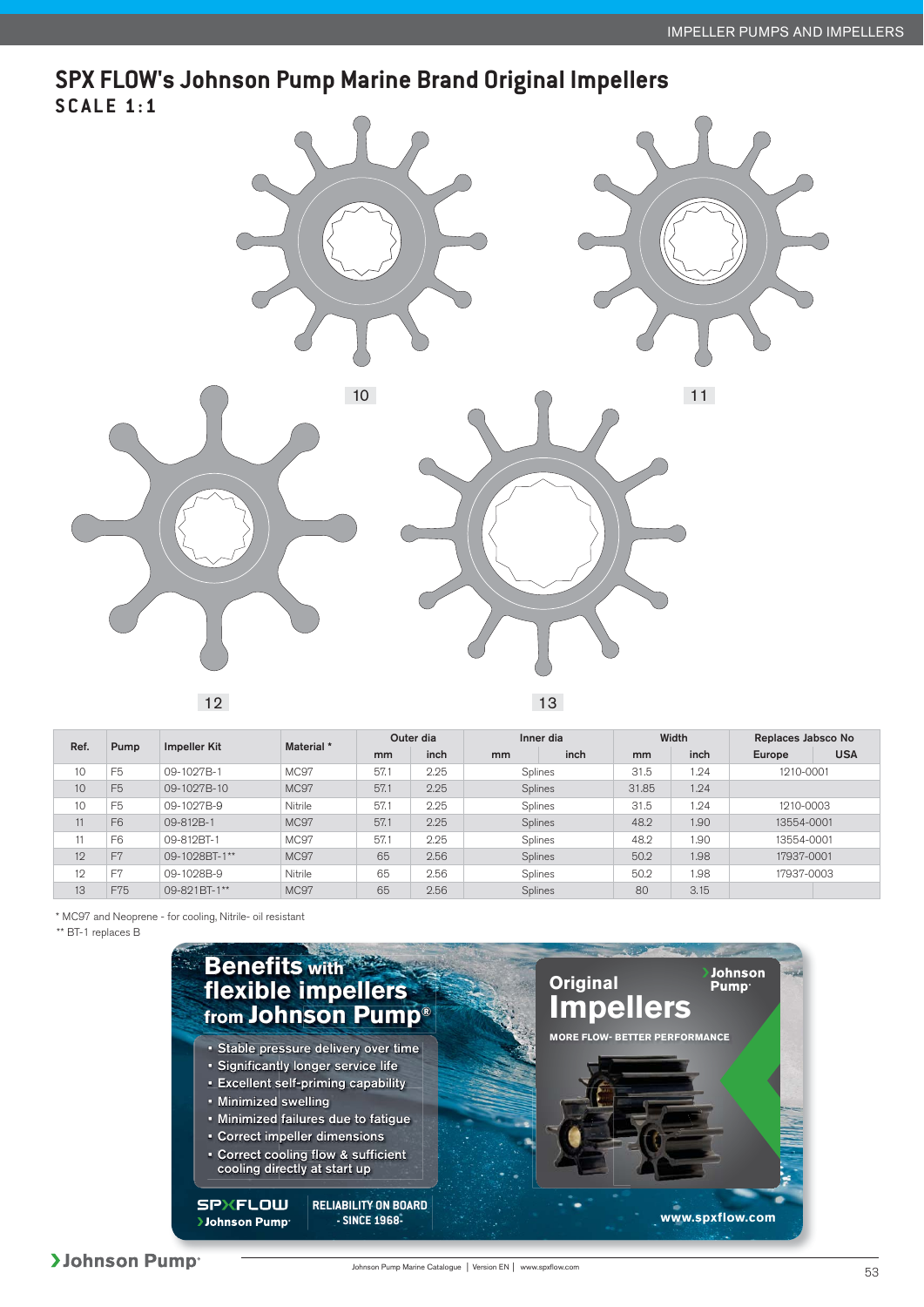### **SPX FLOW's Johnson Pump Marine Brand Original Impellers SCALE 1:1**



14



| Ref. | Pump           |                        | Material* | Outer dia |      | Inner dia |         | Width          |      | Replaces Jabsco No |            |
|------|----------------|------------------------|-----------|-----------|------|-----------|---------|----------------|------|--------------------|------------|
|      |                | <b>Impeller Kit</b>    |           | mm        | inch | mm        | inch    | m <sub>m</sub> | inch | Europe             | <b>USA</b> |
| 14   | F <sub>8</sub> | 09-819B                | Neoprene  | 95        | 3.74 | Splines   |         | 63             | 2.48 | 836-0001           | 17935-0001 |
| 14   | F <sub>8</sub> | 09-819B-9              | Nitrile   | 95        | 3.74 | Splines   |         | 63             | 2.48 | 836-0003           | 17935-0003 |
| 16   | F <sub>8</sub> | 09-1029B <sup>1)</sup> | Neoprene  | 95        | 3.74 |           | Splines |                | 2.48 | 836-0001           | 17935-0001 |
| 15   | F <sub>9</sub> | 09-814B                | Neoprene  | 95        | 3.74 |           | Splines | 88.5           | 3.48 | 21676-0001         | 17936-0001 |
| 15   | F95            | 09-820B                | Neoprene  | 95        | 3.74 | Splines   |         | 130            | 5.12 |                    |            |
| 15   | F98            | 09-842B                | Neoprene  | 95        | 3.74 | Splines   |         | 180            | 7.09 |                    |            |
| 16   | F <sub>9</sub> | 09-802B                | Neoprene  | 95        | 3.74 | Splines   |         | 88.5           | 3.48 |                    | 6760-0001  |

<sup>1)</sup> Alternative impeller 09-819B \* MC97 and Neoprene - for cooling, Nitrile - oil resistant